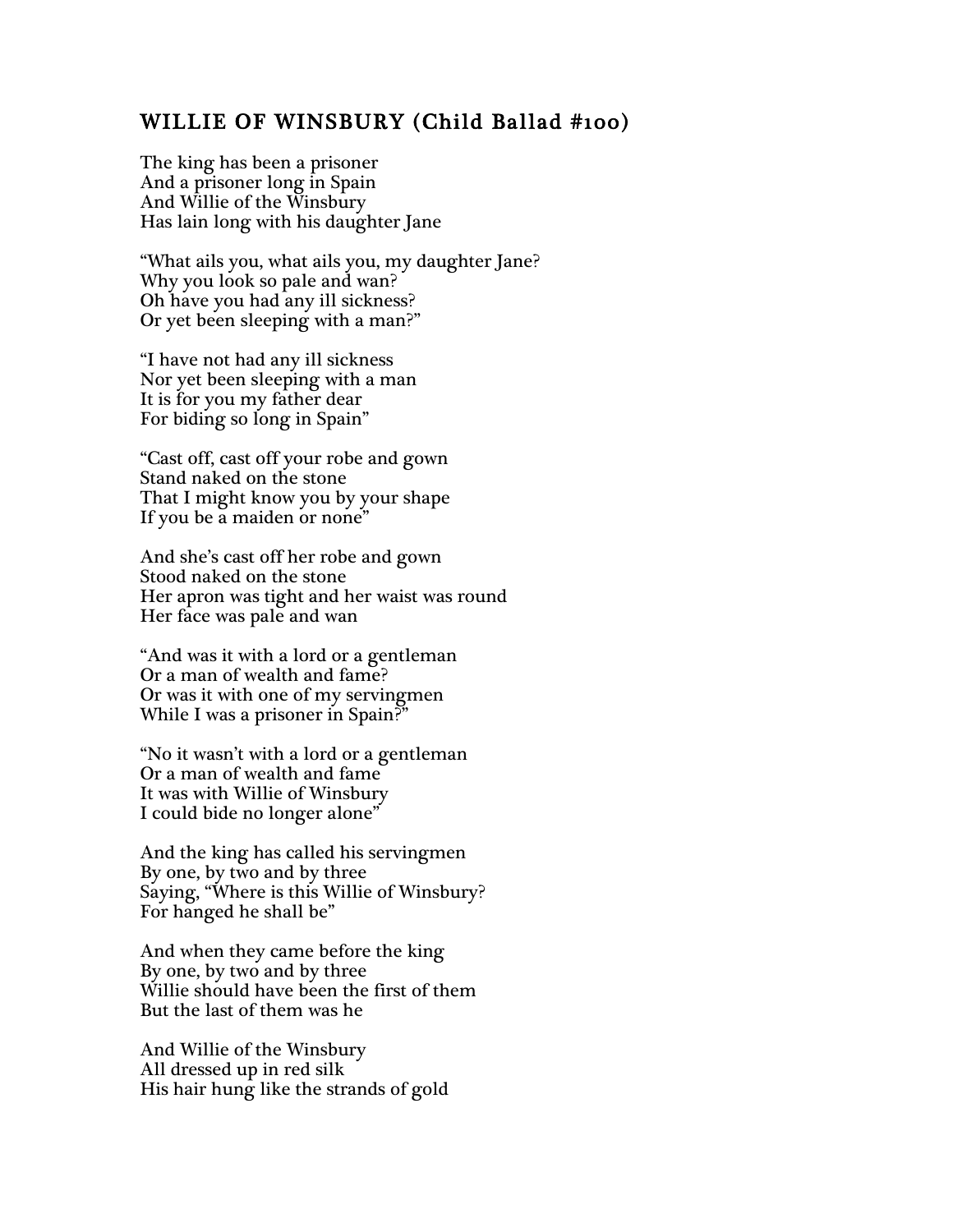His breast was white as milk

"No wonder, no wonder," the King he said "That my daughter's love you did win If I were a woman as I am a man In my own bed you would have been"

"And will you marry my daughter Jane By the faith of your right hand? And I'll make you the lord of my servingmen I'll make you the heir to my land"

"Oh yes, I'll marry your daughter Jane By the faith of my right hand But I'll not be the lord of any man I'll not be the heir to your land"

And he's raised her up on a milk white steed And himself on a dapple grey He has made her the lady of as much land As she can ride in a long summer's day

### WILLIE'S LADY (Child Ballad #6)

King Willie he sailed over the raging foam He's wooed a wife and he's brought her home He's brought her home all against his mother's will His mother wrought her a wicked spell

And a wicked spell she's laid on her She'd be with child for long and many's the year But the child she would never bear

And in her bower she lies in pain King Willie by her bedside he does stand As down his cheeks salten tears do run

King Willie back to his mother he did run And he's gone there as a begging son Says, "My true love has this fine noble steed The likes of which you have never seen"

"And at every part of this horse's mane There's hanging fifty silver bells and ten Hanging fifty bells and ten"

"This goodly gift shall be your own If back to my own true love you'll turn again So she might bear her baby son"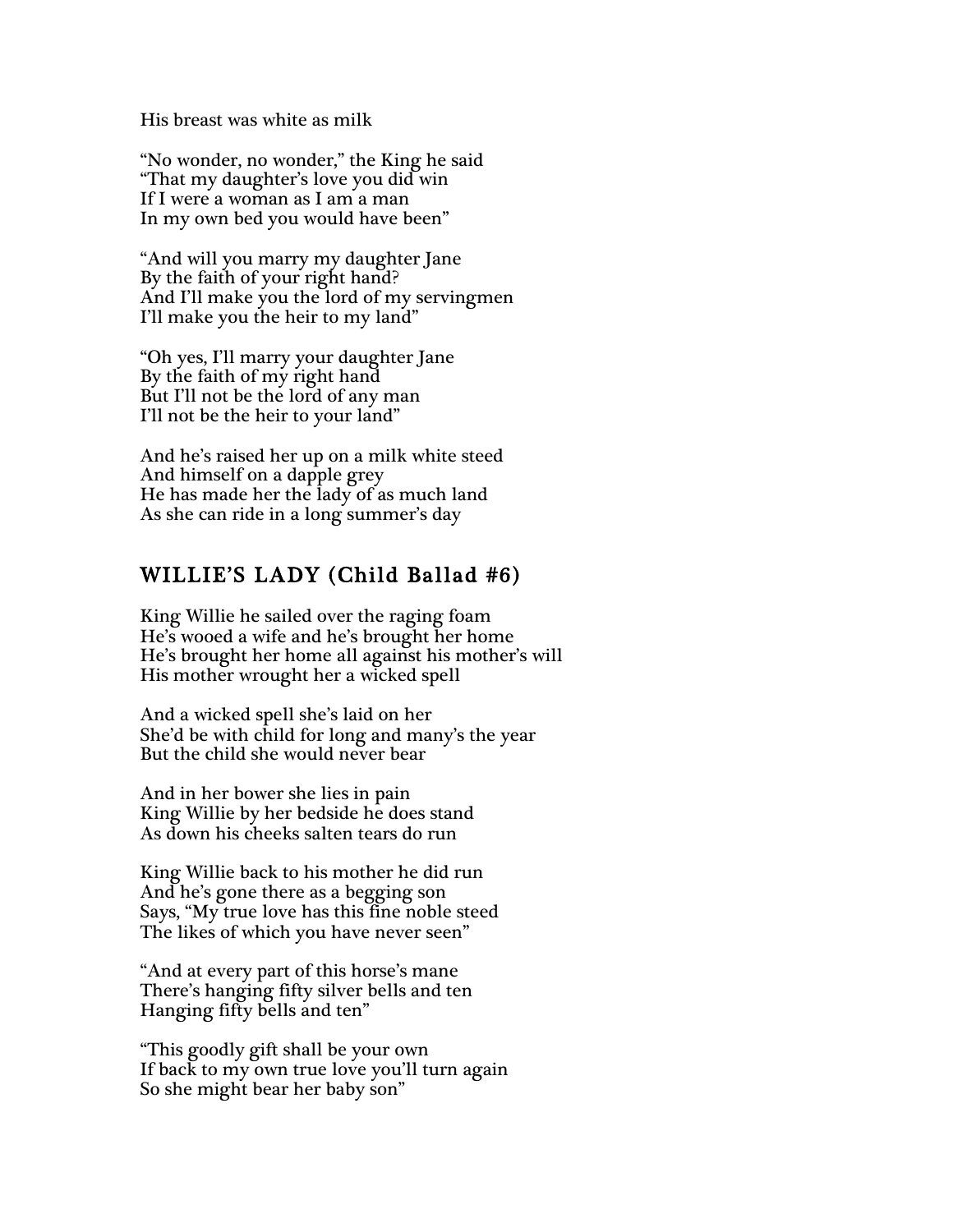"Oh, of the child she'll never lighter be And of my curse she will ne'er be free But she will die and she will turn to clay And you will wed with another maid"

And sighing says this weary man As back to his own true love he's gone again "I wish my life was at an end"

King Willie back to his mother he did run And he's gone there as a begging son Says, "My true love has this fine golden girdle Set with jewels all about the middle"

"And at every part of this girdle's hem There's hanging fifty silver bells and ten Hanging fifty bells and ten"

"This goodly gift shall be your own If back to my own true love you'll turn again So she might bear her baby son"

"Oh, of the child she'll never lighter be And of my curse she will ne'er be free But she will die and she will turn to clay And you will wed with another maid"

And sighing says this weary man As back to his own true love he's gone again "I wish my life was at an end"

Then up and spoke his noble queen And she has told King Willie of a plan How she might bear her baby son

Says, "You must go get you down to the marketplace And you must buy a ball of wax And you must shape it as a babe that is to nurse And you must make two eyes of glass"

"Ask your mother to the christening day And you must stand there close as you can be So you might hear what she does say"

King Willie he's gone down to the marketplace And he has bought a ball of wax And he has shaped it as a babe that is to nurse And he has made two eyes of glass

He asked his mother to the christening day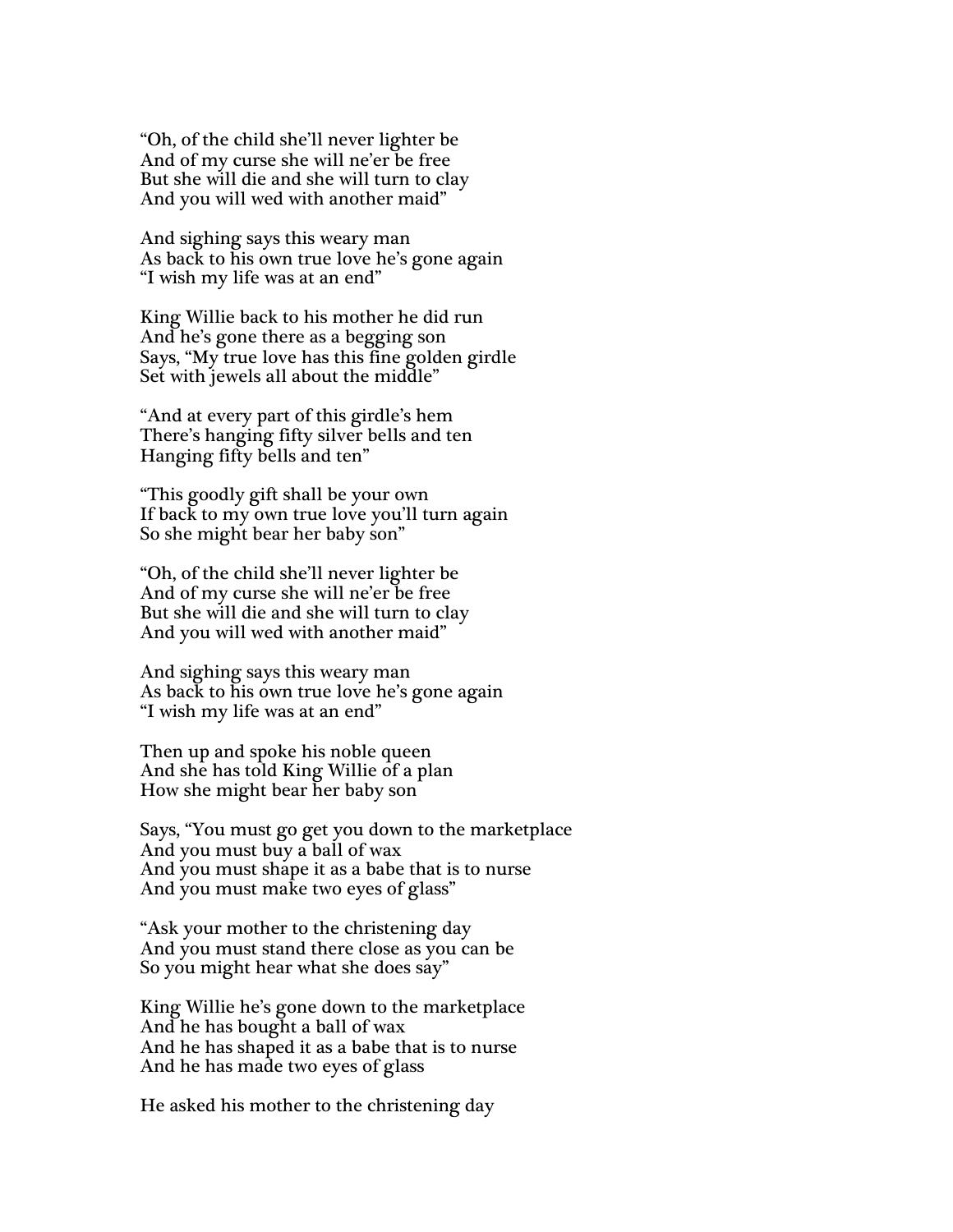And he has stood there close as he could be So he might hear what she did say

And how she spat and how she swore She spied the babe where no babe could be before She spied the babe where none could be before

Says, "Who was it who undid the nine witch knots Braided in amongst this lady's locks? And who was it who the leather shoe untied From the left foot of his wedded bride?"

"And who was it split the silken thread The spider stretched all beneath this lady's bed? The spider stretched all beneath her bed"

And it was Willie who undid the nine witch knots Braided in amongst his lady's locks And it was Willie who the leather shoe untied From the left foot of his wedded bride

And it was Willie split the silken thread The spider stretched all beneath his lady's bed The spider stretched all beneath her bed

And she has born him a baby son And great are the blessings that be them upon And great are the blessings them upon

# SIR PATRICK SPENS (Child Ballad #58)

The king sits in Dumfermline town Drinking the blood red wine Where can I get a good captain To sail this ship of mine?

Then up and spoke a sailor boy Sitting at the king's right knee "Sir Patrick Spens is the best captain That ever sailed to sea"

The king he wrote a broad letter And he sealed it with his hand And sent it to Sir Patrick Spens Walking out on the strand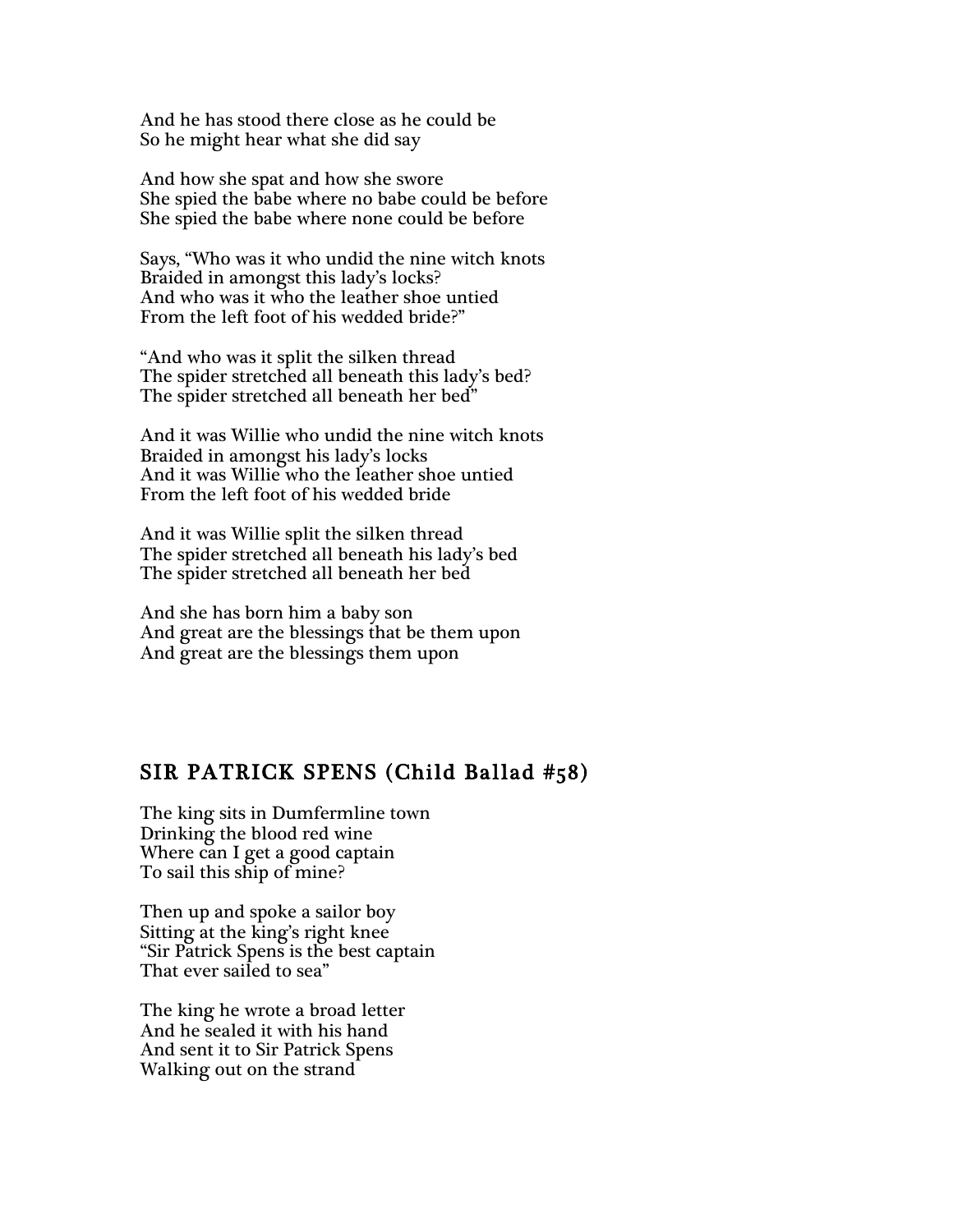"To Norroway, to Norroway To Norway o'er the foam With all my lords in finery To bring my new bride home"

The first line that Sir Patrick read He gave a weary sigh The next line that Sir Patrick read The salt tear blinds his eye

"Oh, who was it? Oh, who was it? Who told the king of me To set us out this time of year To sail across the sea"

"But rest you well, my good men all Our ship must sail the morn With four and twenty noble lords Dressed up in silk so fine"

"And four and twenty feather beds To lay their heads upon Away, away, we'll all away To bring the king's bride home"

"I fear, I fear, my captain dear I fear we'll come to harm Last night I saw the new moon clear The old moon in her arm"

"Oh be it fair or be it foul Or be it deadly storm Or blow the wind where e'er it will Our ship must sail the morn"

They hadn't sailed a day, a day A day but only one When loud and boisterous blew the wind And made the good ship moan

They hadn't sailed a day, a day A day but only three When oh, the waves came o'er the sides And rolled around their knees

They hadn't sailed a league, a league A league but only five When the anchor broke and the sails were torn And the ship began to rive

They hadn't sailed a league, a league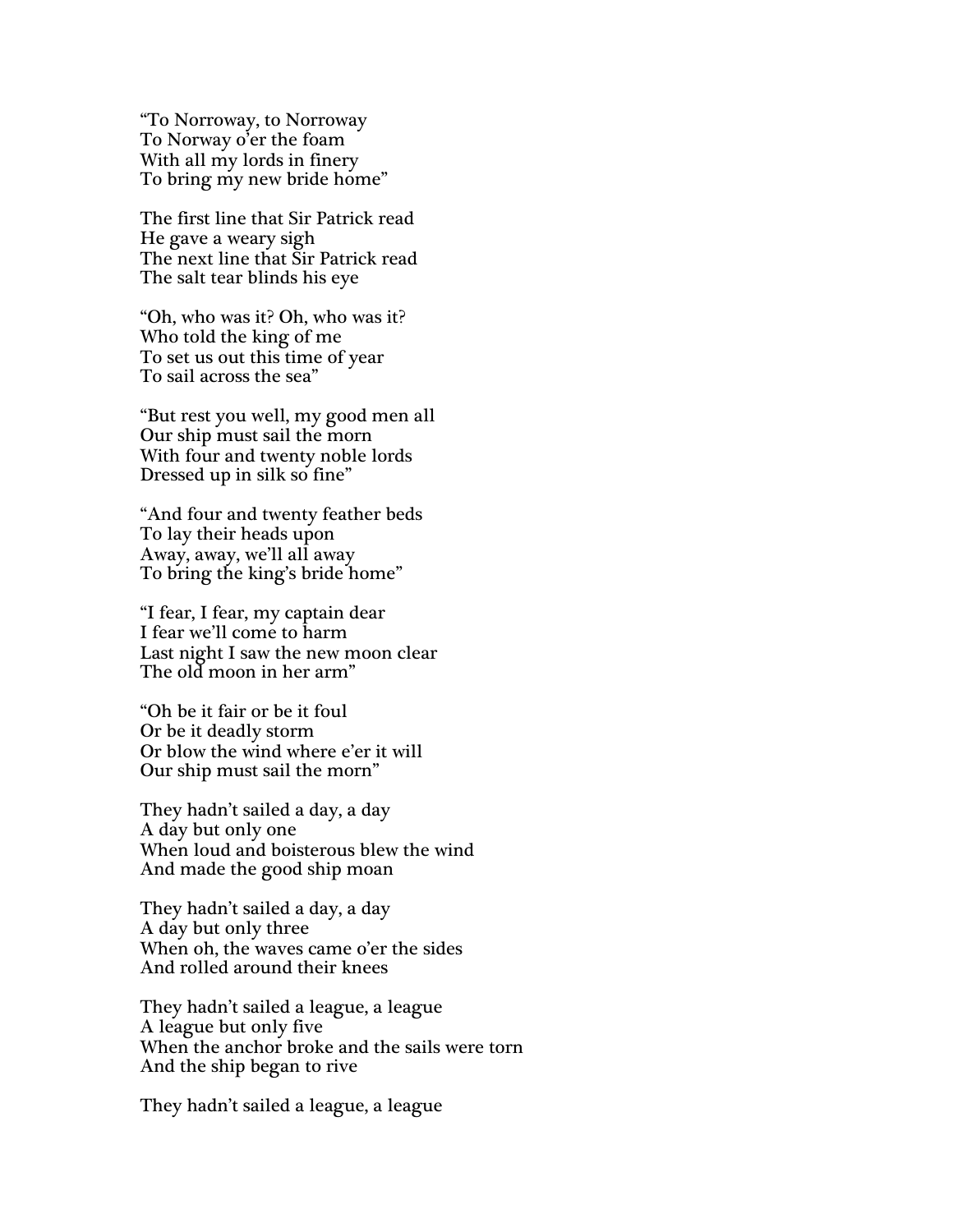A league but only nine When oh, the waves came o'er the sides Driving to their chins

"Who will climb the topmast high While I take helm in hand? Who will climb the topmast high To see if there be dry land?"

"No shore, no shore, my captain dear I haven't seen dry land But I have seen a lady fair With a comb and a glass in her hand"

"Come down, come down, you sailor boy I think you tarry long The salt sea's in at my coat neck And out at my left arm"

"Come down, come down, you sailor boy It's here that we must die The ship is torn at every side And now the sea comes in"

Loathe, loathe were those noble lords To wet their high heeled shoes But long before the day was o'er Their hats they swam above

And many were the feather beds That fluttered on the foam And many were those noble lords That never did come home

It's fifty miles from shore to shore And fifty fathoms deep And there lies good Sir Patrick Spens The lords all at his feet

Long, long may his lady look With a lantern in her hand Before she sees her Patrick Spens Come sailing home again

### RIDDLES WISELY EXPOUNDED (Child Ballad #1)

There were three sisters in the north Lay the bend to the bonny broom And they lived in their mother's house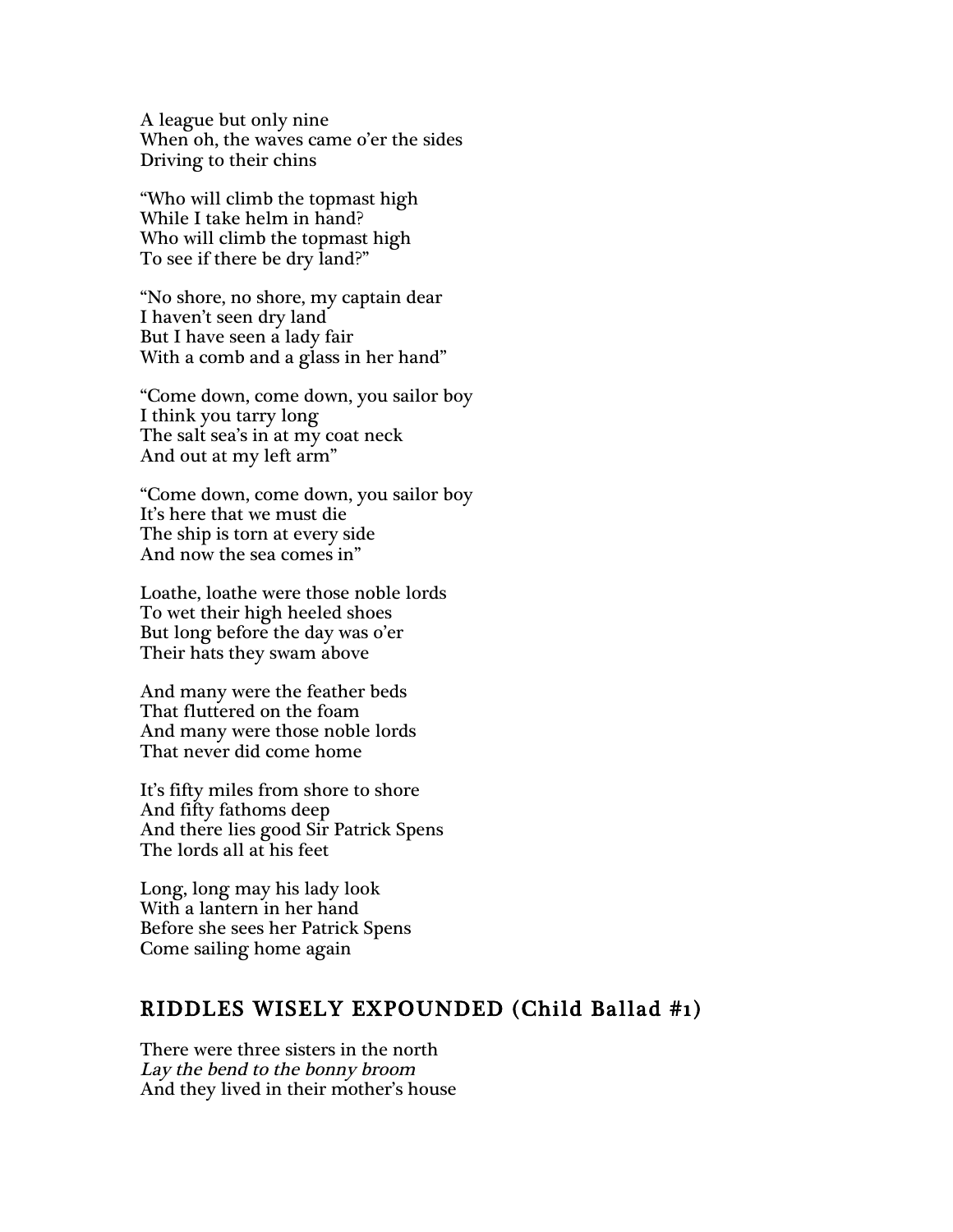#### And you'll beguile a lady soon

There came a man one evening late Lay the bend… And he came knocking at the gate And you'll beguile…

The eldest sister let him in And locked the door with a silver pin The second sister made his bed And laid soft pillows 'neath his head

The youngest sister, fair and bright She lay beside him all through the night

And in the morning, come the day She said, "Young man, will you marry me?"

And he said, "Yes, I'll marry thee If you can answer this to me"

"What is greener than the grass? And what is smoother than the glass?"

"What is louder than a horn? And what is sharper than a thorn?"

"What is deeper than the sea? And what is longer than the way?"

"Envy's greener than the grass Flattery's smoother than the glass"

"Rumor's louder than a horn Slander's sharper than a thorn"

"Regret is deeper than the sea But love is longer than the way"

The eldest sister rang the bell She rang it from the highest hill

The second sister made the gown She sewed it of the silk so fine

The youngest sister, true and wise They've made of her a lovely bride

And now fair maids, I bid adieu These parting words I'll leave with you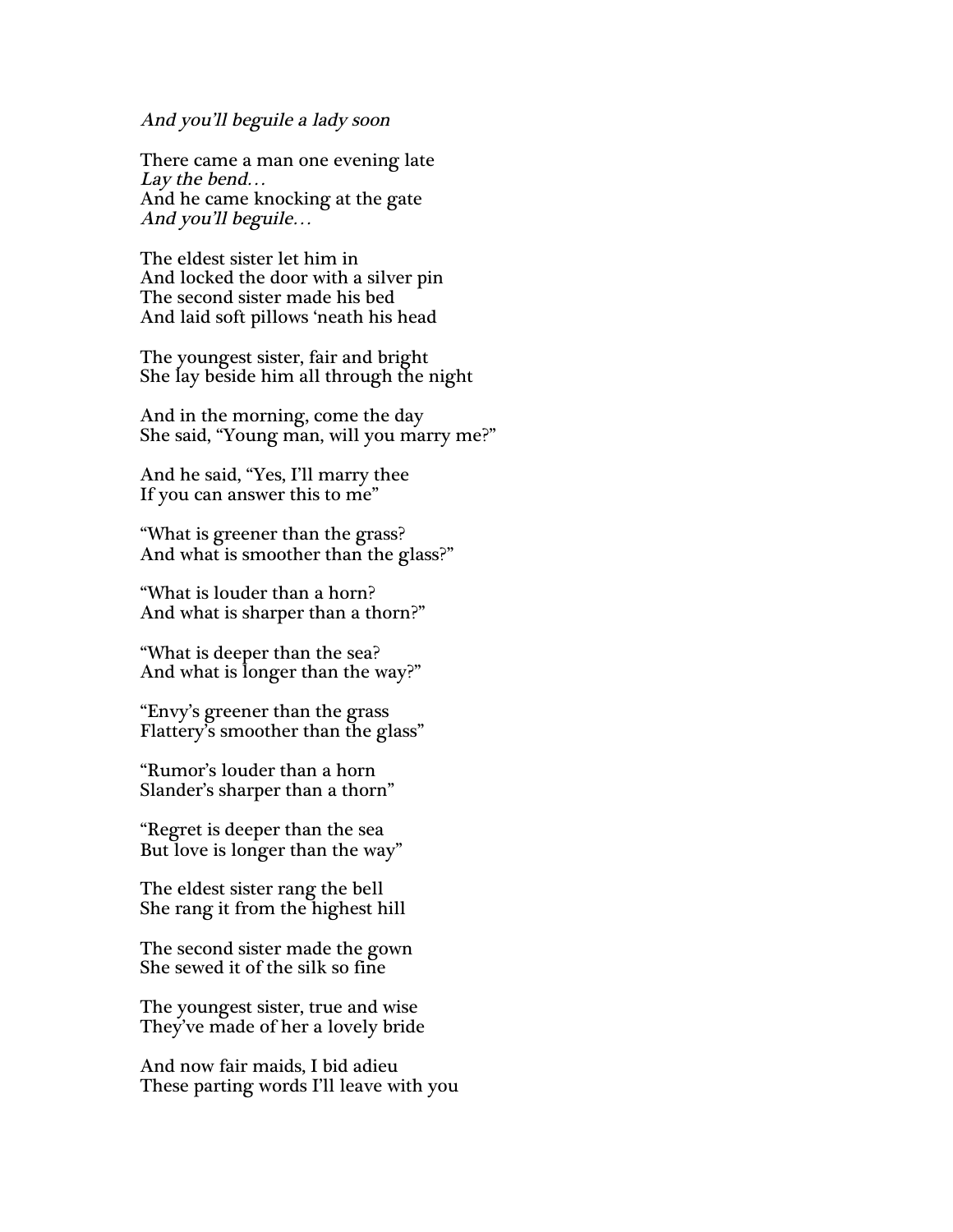May you always constant prove Unto the one that you do love

### CLYDE WATERS (Child Ballad #216)

Willie stands in his stable door And he's combing his coal black steed And he's thinking of fair Margaret's love And his heart began to bleed

"Mother, fetch my hat and coat Help me tie them on I'll away to fair Margaret's bower Before the night comes on"

"Stay at home with me, dear Willie Tonight there comes a storm I'll lay the table handsomely Your bed be soft and warm"

"Your tables, mother, and your beds They cannot bring me rest I'll away to fair Margaret's bower Before the night is past"

"If you go to fair Margaret's bower My curse will go with thee In the deepest part of the Clyde Water Drowned you shall be"

"The good steed that I ride upon Cost me thrice thirty pounds I'll put my trust in his swift feet To take me safe and sound"

He's rode over the high high hill And down the dewy glen And the rushing in the Clyde Water Would have feared five hundred men

"Roaring Clyde, you roar so loud Your streams are wondrous strong Make me a wreck as I come back But spare me as I'm going"

When he came to fair Margaret's gate He's called to her within "Rise up, rise up, maid Margaret Rise up and let me in"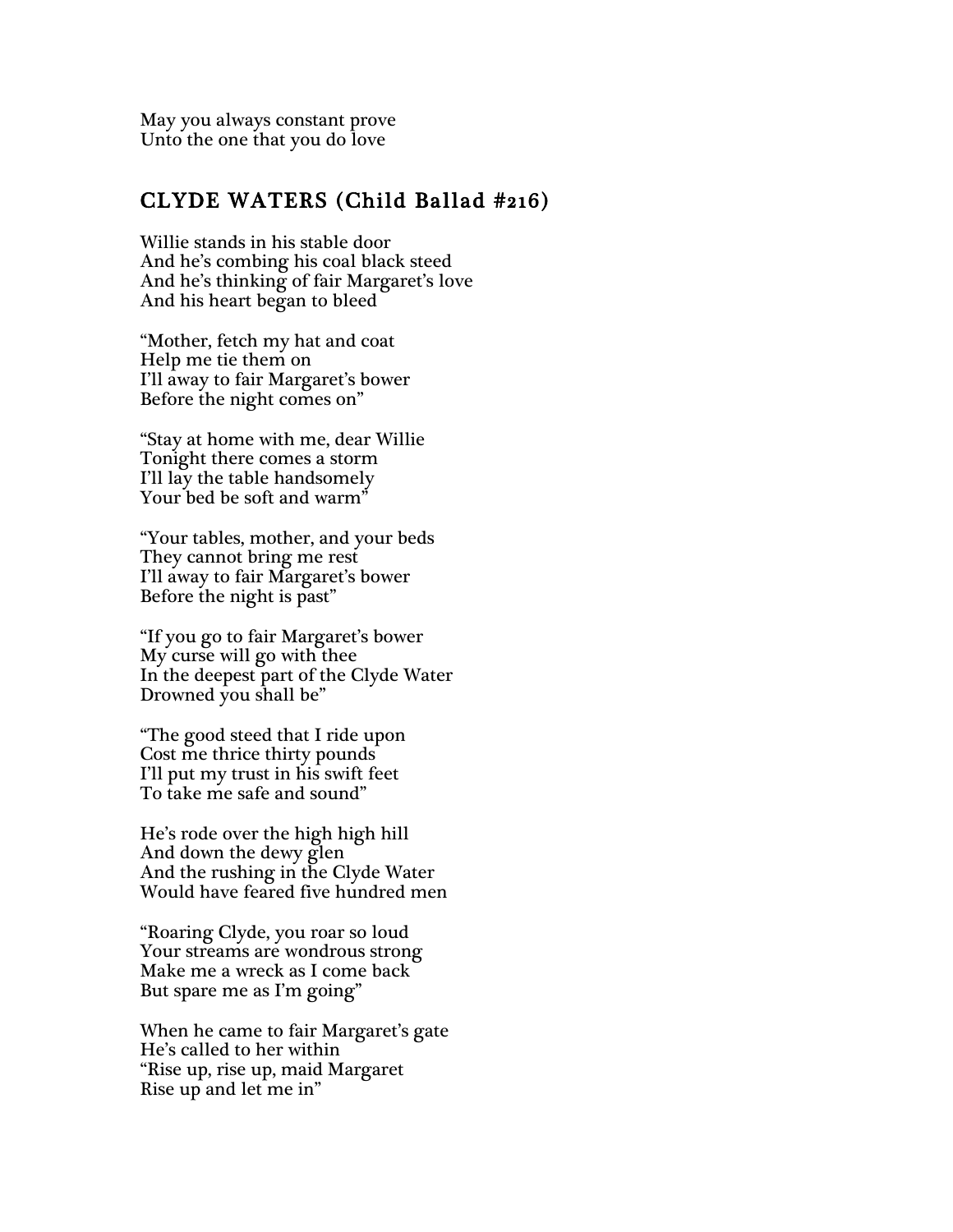"Who's that stands at my garden gate Calling maid Margaret's name?" "It's only your first love, sweet William This night come to your home"

"Open the door, Maid Margaret Open and let me in My boots are full of the Clyde Water And I'm shivering to the skin"

"My stable is full of horses, Willie My barns are full of hay And my bowers are full of gentlemen They'll not remove till day"

"Fare thee well, maid Margaret Fare thee well, adieu A curse my mother laid on me For coming this night to you"

He's rode over the high high hill Down the dewy glen And the rushing in the Clyde Water Took Willie's hat from him

And he's leaned him over his saddle bold To fetch his hat again And the rushing in the Clyde Water Took Willie's coat from him

And he's leaned him over his saddle bold To catch his coat by force And the rushing in the Clyde Water Took Willie from his horse

The very hour this young man sank Down in the watery deep Then up and rose maid Margaret Out of her drowsy sleep

"Come here, come here, my mother dear I've dreamed a dreary dream I dreamed my lover was at our gate And nobody let him in"

"Lie down, lie down, maid Margaret Your lover's come and gone The sport you would have made with him I've played it for my own"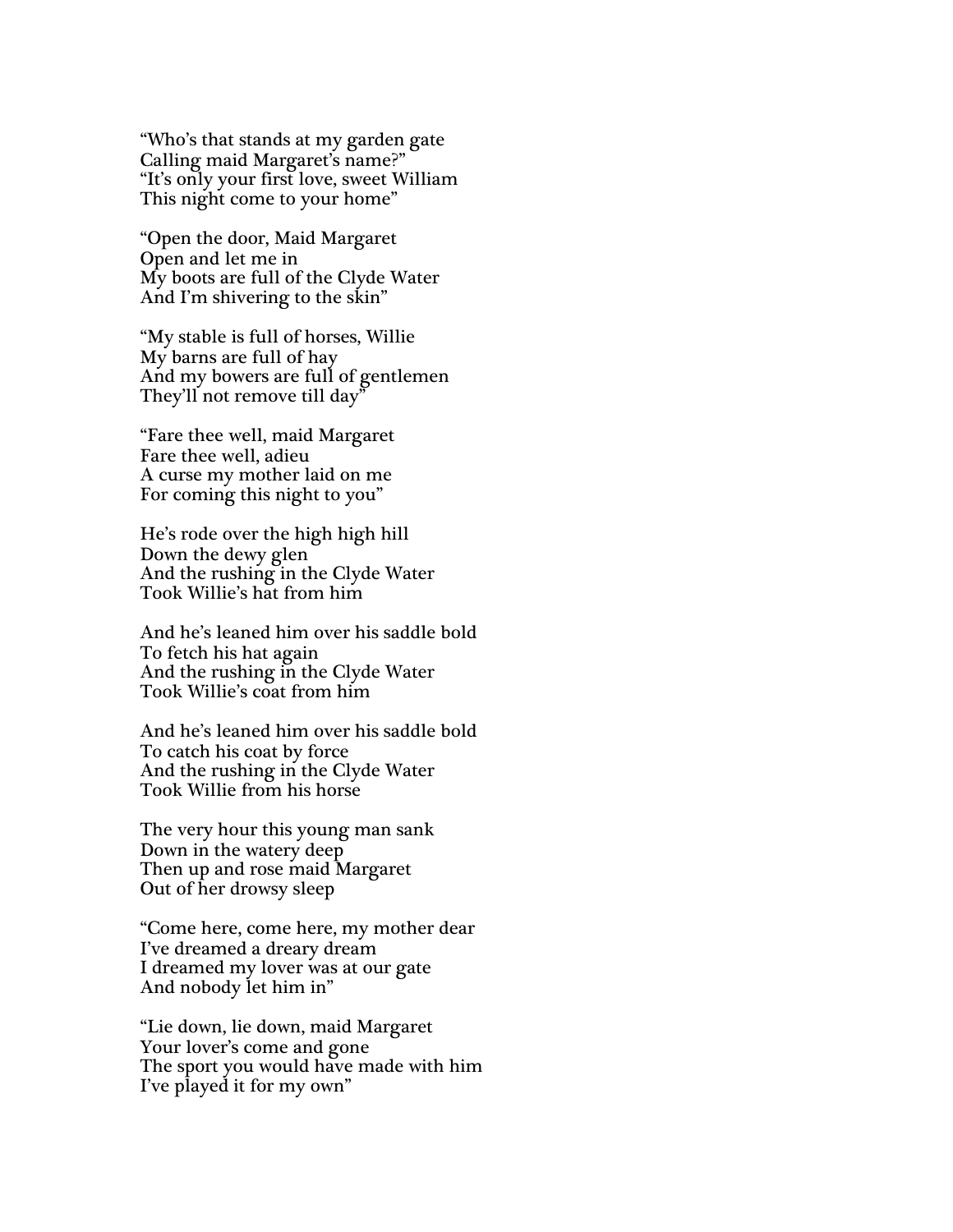Nimbly, nimbly rose she up Down to the river's brim But the louder that this lady called The louder blew the wind

The very first step that Margaret took She stepped up to her feet And "Oh, and alas" this lady sighs "Your water's wondrous deep"

And the very next step that she went in She's waded to her knee Says she, "I would wade farther in If I my true lover could see"

And the very last step that she went in She stepped up to her chin In the deepest part of the Clyde Water She found sweet William in

"You have had a cruel mother Willie I have had another And now we'll sleep in Clyde Water Like sister and like brother"

### GEORDIE (Child Ballad #209)

As I walked out over London bridge On a misty morning early I overheard a fair pretty maid Crying for the life of her Geordie

"Saddle me a milk white steed Bridle me a pony I'll ride down to London town And I'll beg for the life of my Geordie"

And when she came to the courthouse steps The poor folks numbered many A hundred crowns she passed around Saying, "Pray for the life of my Geordie"

"He never stole a mule or a mare He never murdered any If he shot one of the king's wild deer It was only to feed his family"

And then she strode through the marble hall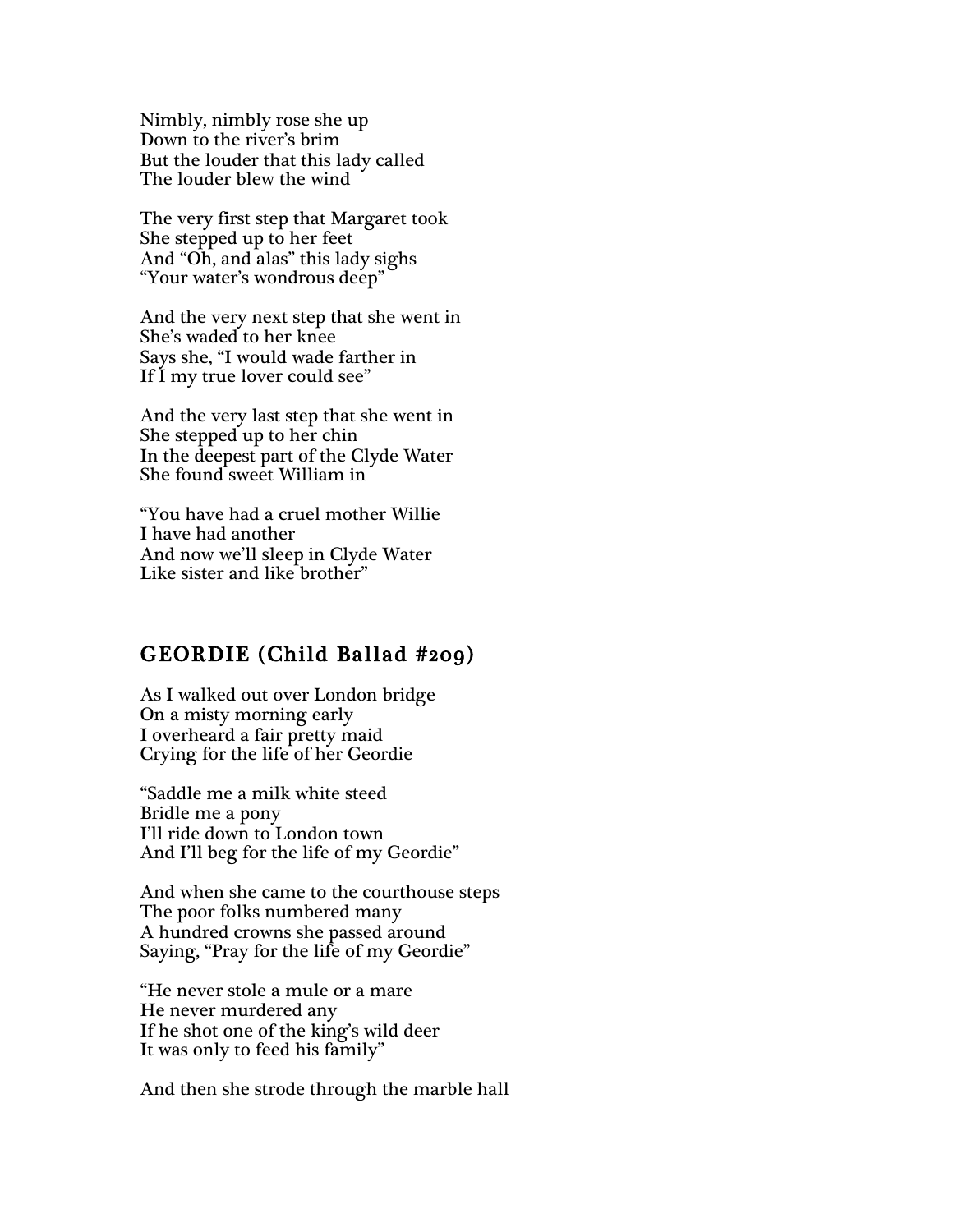Before the judge and the jury Down on her bended knee she falls Crying for the life of her Geordie

"He never stole, he never slew He never murdered any He never injured any of you Spare me the life of my Geordie"

The judge looked over his left shoulder He says, "I'm sorry for thee My pretty fair maid, you've come to late He's been condemned already"

"But six pretty babes I had by him The seventh one lies in my body And I would bear them all over again If you give me the life of my Geordie"

"Your Geordie will hang in a silver chain Such as we don't hang many And he'll be laid in a coffin brave For your six fine sons to carry"

"I wish I had you in a public square The whole town gathered around me With my broad sword and a pistol too I'd fight you for the life of my Geordie"

# TAMLIN (Child Ballad #39)

Janet sits in her lonely room Sewing a silken seam And looking out on Carterhaugh Among the roses green

And Janet sits in her lonely bower Sewing a silken thread And longed to be in Carterhaugh Among the roses red

She's let the seam fall at her heel The needle to her toe And she has gone to Carterhaugh As fast as she can go

She hadn't pulled a rose, a rose A rose, but only one When then appeared him, young Tamlin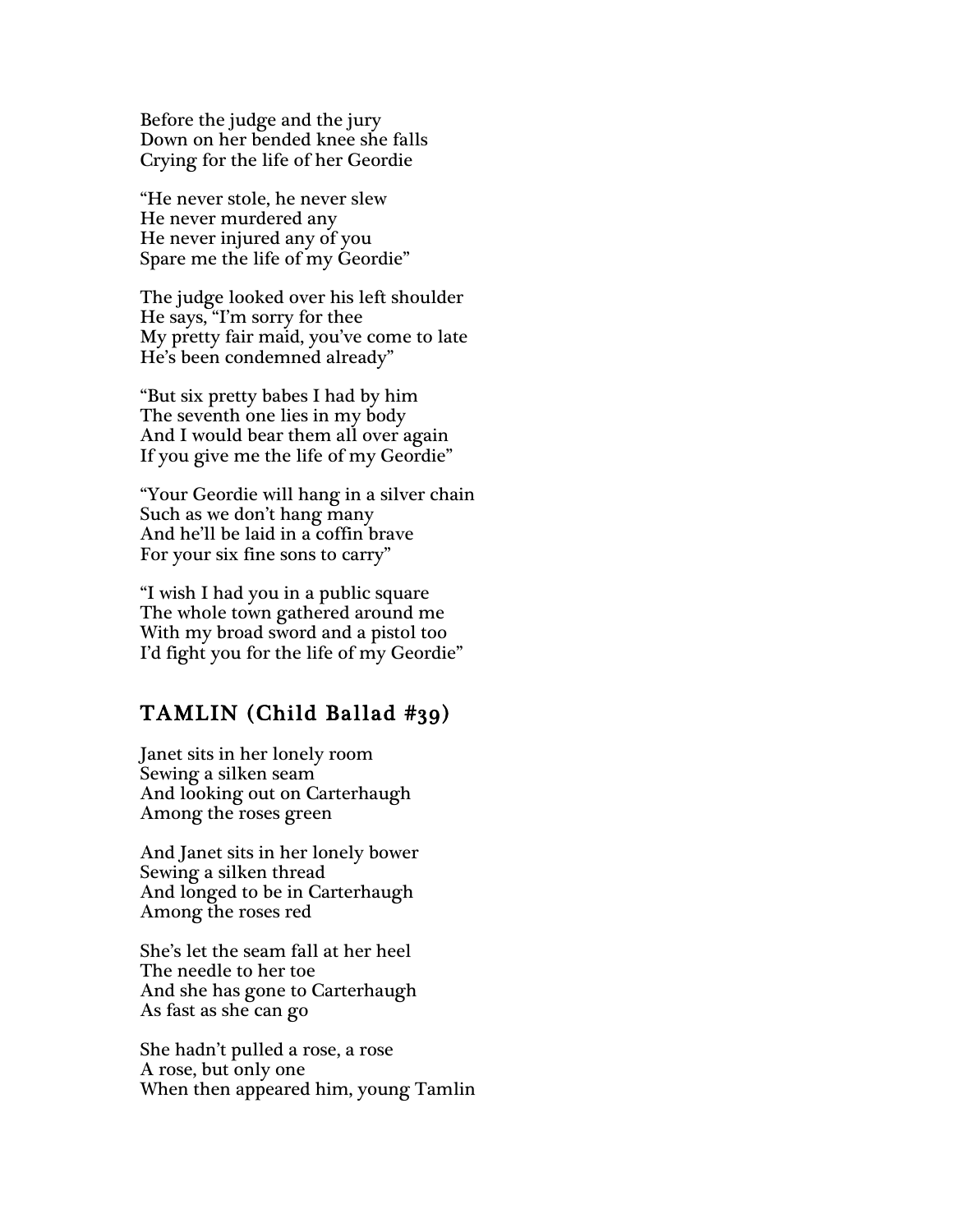#### Says, "Lady, let alone"

"What makes you pull the rose, the rose? What makes you break the tree? What makes you come to Carterhaugh Without the leave of me?"

"But Carterhaugh is not your own Roses there are many I'll come and go all as I please And not ask leave of any"

And he has took her by the hand Took her by the sleeve And he has laid this lady down Among the roses green

And he has took her by the arm Took her by the hem And he has laid this lady down Among the roses red

There's four and twenty ladies fair Sewing at the silk And Janet goes among them all Her face as pale as milk

And four and twenty gentlemen Playing at the chess And Janet goes among them all As green as any glass

Then up and spoke her father He's spoken meek and mild "Oh, alas, my daughter I fear you go with child"

"And is it to a man of might Or to a man of means Or who among my gentlemen Shall give the babe his name?"

"Oh, father, if I go with child This much to you I'll tell There's none among your gentlemen That I would treat so well"

"And, father, if I go with child I must bear the blame There's none among your gentlemen Shall give the babe his name"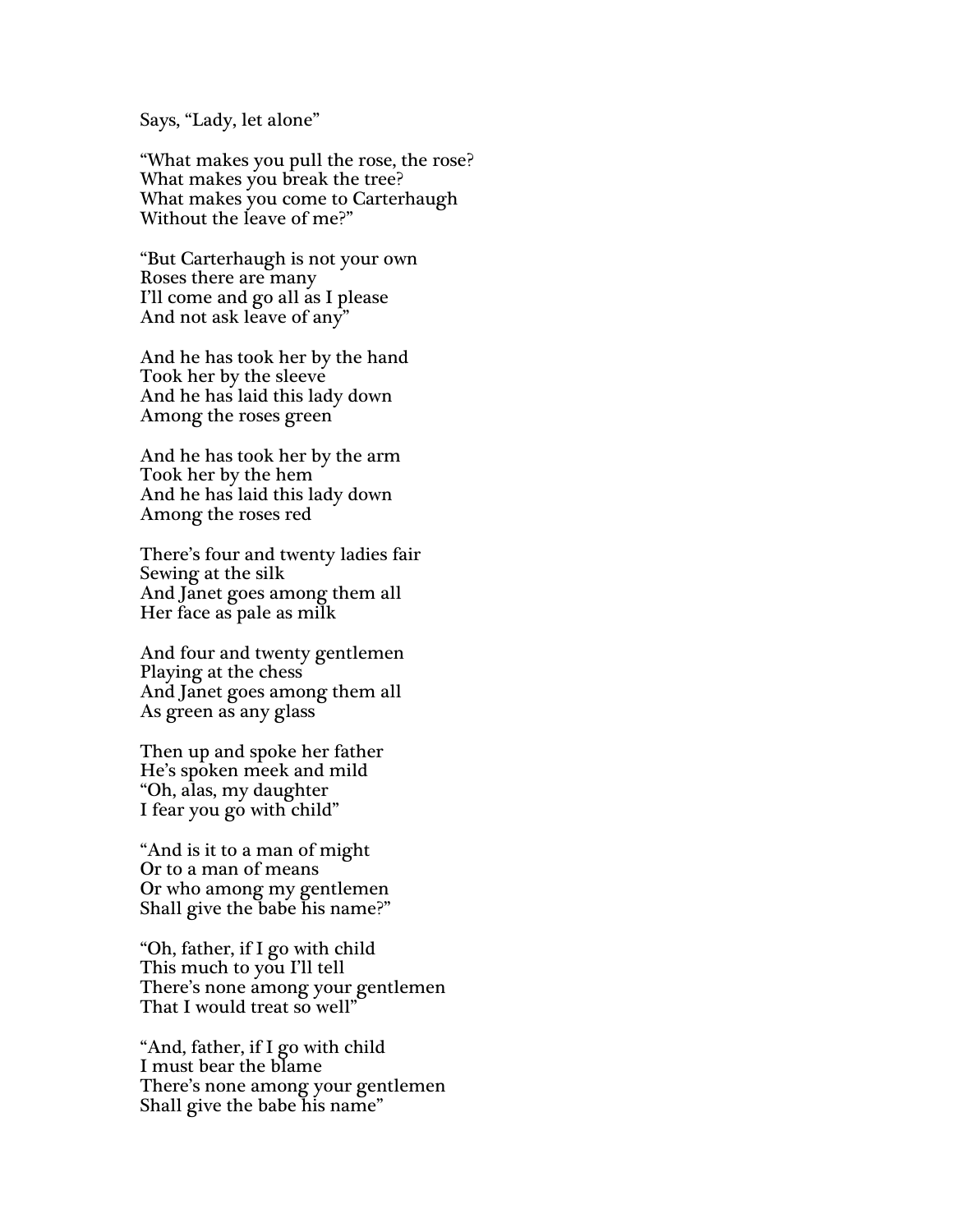She's let the seam fall at her hell The needle to her toe And she has gone to Carterhaugh As fast as she could go

And she is down among the weeds Down among the thorn When then appeared Tamlin again Says, "Lady, pull no more"

"What makes you pull the poison rose? What makes you break the tree? What makes you harm the little babe That I have got with thee?"

"Oh I will pull the rose, Tamlin I will break the tree But I'll not bear the little babe That you have got with me"

"If he were to a gentleman And not a wild shade I'd rock him all the winter's night And all the summer's day"

"Then take me back into your arms If you my love would win And hold me tight and fear me not I'll be a gentleman"

"But first I'll change all in your arms Into a wild wolf But hold me tight and fear me not I am your own true love"

"And then I'll change all in your arms Into a wild bear But hold me tight and fear me not I am your husband dear"

"And then I'll change all in your arms Into a lion bold But hold me tight and fear me not And you will love your child"

At first he changed all in her arms Into a wild wolf She held him tight and feared him not He was her own true love